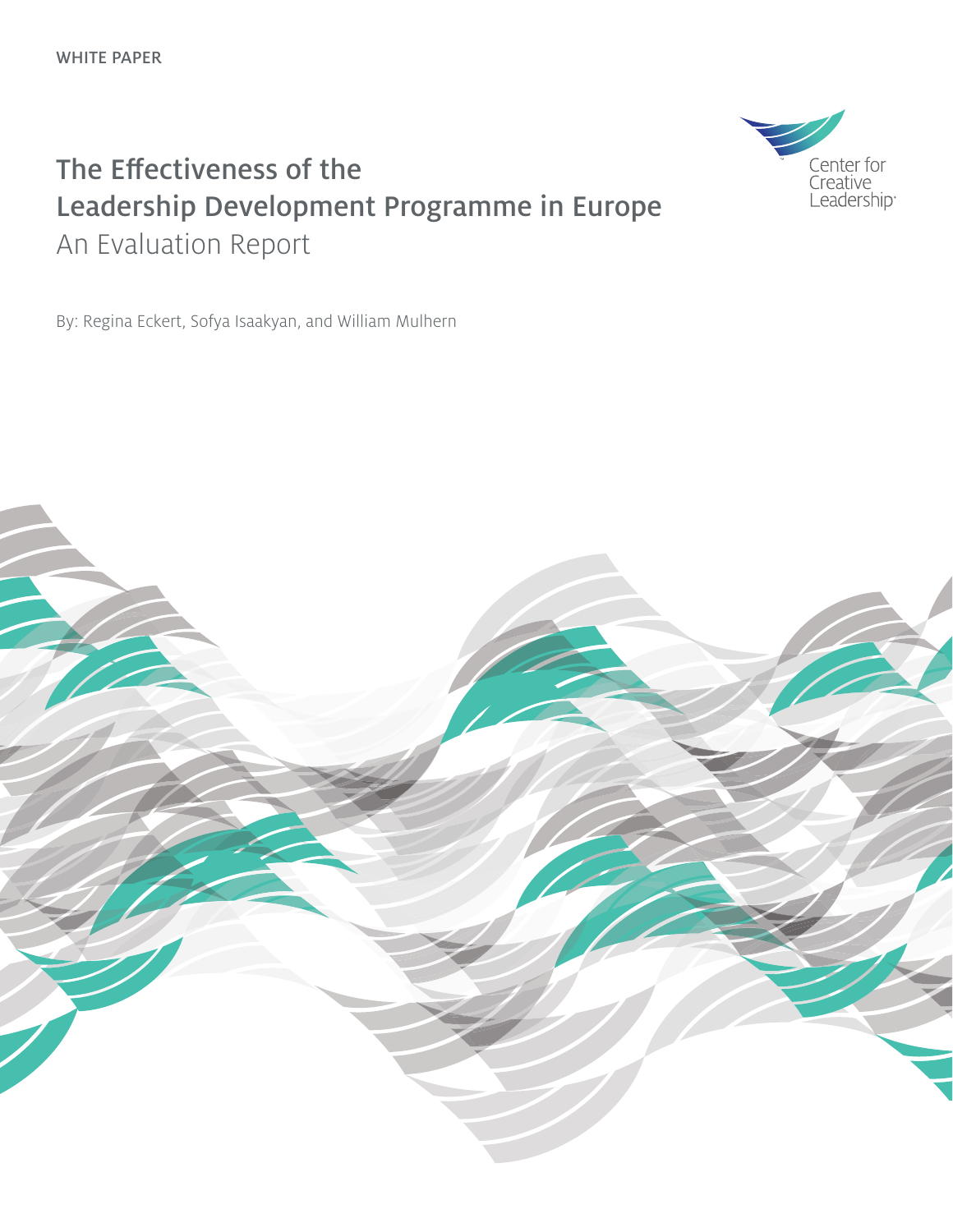

## **Contents**

| Executive Summary                                                       | $\mathbf{1}$   |
|-------------------------------------------------------------------------|----------------|
| Evaluation Strategy                                                     | $\overline{4}$ |
| Results                                                                 | 5              |
| Participants Report High Levels of Satisfaction with All Aspects of LDP | 5              |
| Improvements in Self-Awareness Are Rated the Most Impactful             | 6              |
| Participants Saw Key Learning Objectives as Highly Relevant             | 7              |
| Participants Accomplished Key Learning Objectives                       | 8              |
| LDP Had a Positive Impact on Participant Behaviour                      | 9              |
| There Are Factors that Can Maximize LDP Benefits in the Workplace       | 11             |
| Optimizing the Value of LDP and Other Developmental Experiences         | 14             |
| <b>CCL Evaluation Services</b>                                          | 16             |
| References                                                              | 16             |
| About the Authors                                                       | 17             |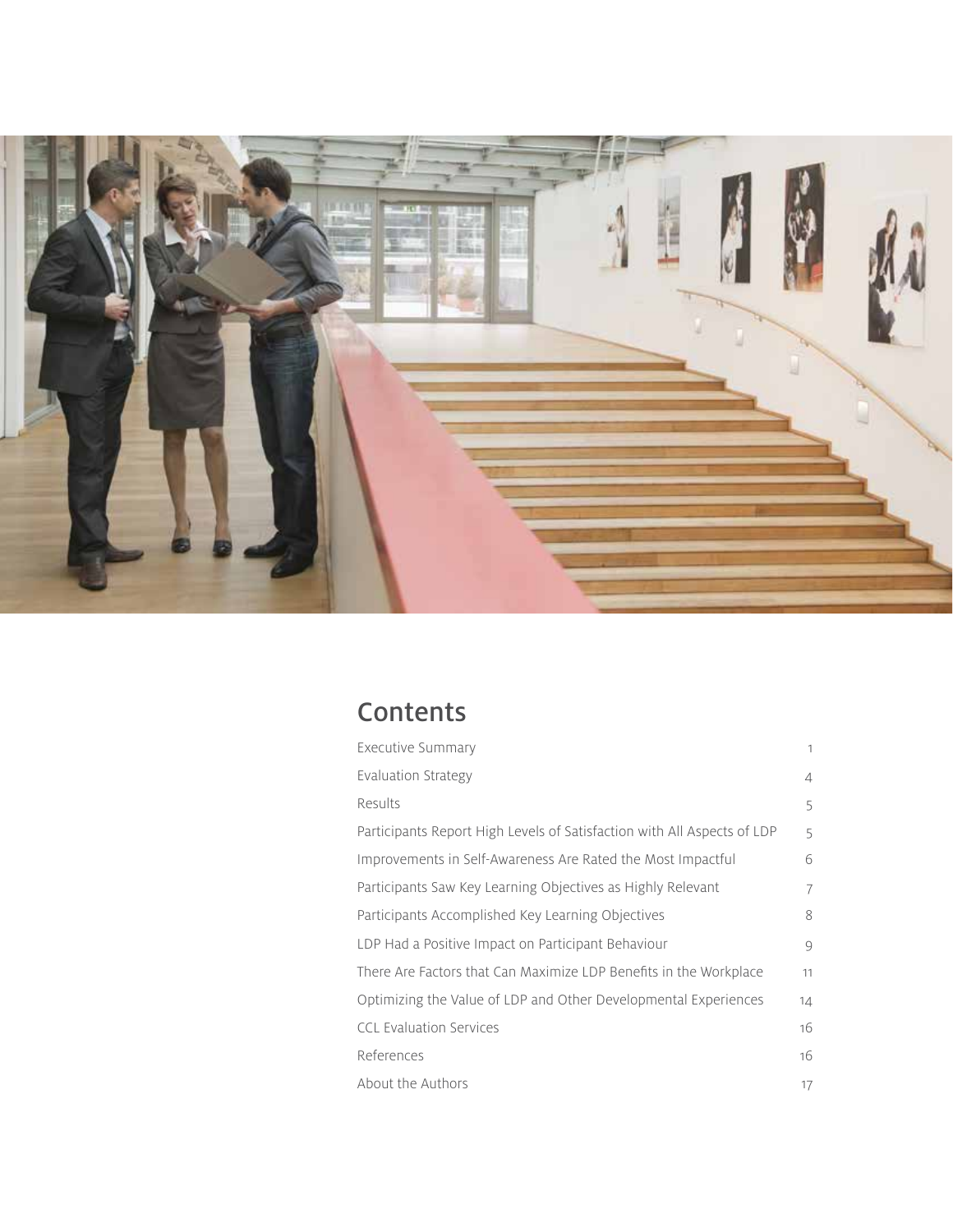## Executive Summary

Leadership development has moved to the forefront for today's most successful organisations. Studies show an investment in development can improve bottom-line financial performance, create organisational alignment, increase agility, and help an organisation attract and retain top talent. As a result, leadership development is seen as an important imperative and as a strategic differentiator that can help an organisation break away from the pack.

The Center for Creative Leadership (CCL®) offers a wide range of development opportunities to meet the leadership challenges of today's organisations. One of the most popular is the Leadership Development Programme (LDP)®—a flagship, open-enrolment initiative for mid- to senior-level managers. These "middle zone" leaders typically must operate up and down the organisational hierarchy, as well as across functions and silos.

LDP addresses the unique needs of these managers by helping them build the skills and confidence they need to address the tensions inherent in their middle-zone role. They learn

to bridge the gap between senior management and front-line workers to create alignment, build commitment, manage change, and translate organisational strategy into effective action.

LDP has evolved significantly over the years in response to changes in the workplace and as new research findings and new best practices emerge. That continued evolution has kept the programme as relevant today as it was at the time of its creation four decades ago. In fact, programme alumni, managers, and executives consistently rank it as one of the best leadership development programmes in the world.

In June 2010 CCL refocused the content of the programme around six competencies that our research shows are most critical for leadership success. Four of those competencies are vital to all leaders (*self-awareness*, *learning agility*, *influence*, and *communication*), while two are especially important to those working in the middle zone (*thinking and acting systemically* and *building resiliency*).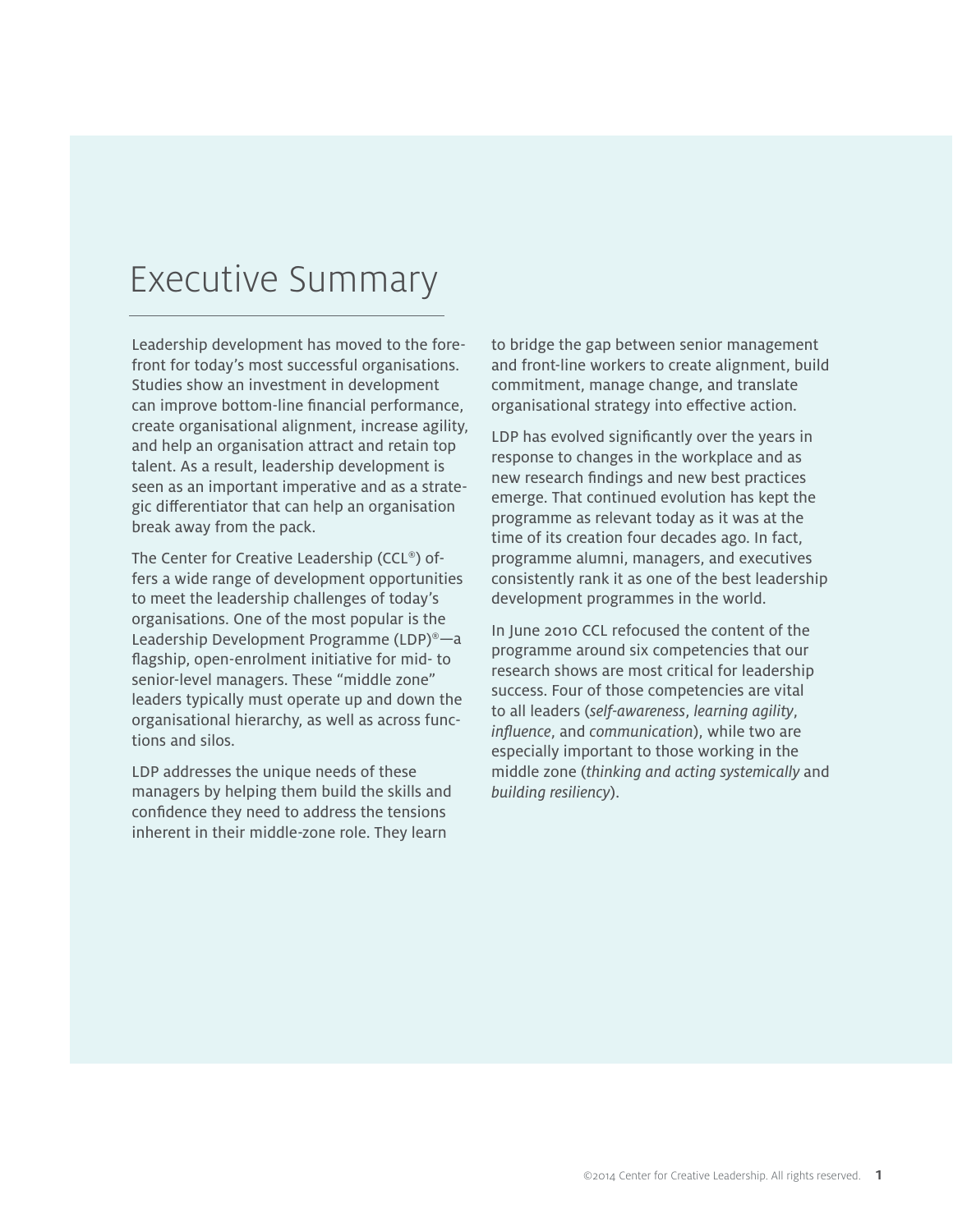

To determine the effectiveness of the changes in LDP content, CCL embarked on an extensive, multidimensional evaluation of programme outcomes for participants in Europe. The results indicate that LDP is clearly moving the needle in each of the six competency areas it targets. Participants clearly valued the LDP experience and found the content relevant to their life and work. All felt they had successfully achieved the learning goals set in LDP, as well as their personal development goals for the programme. They attributed the strides they had made to relevant and engaging LDP content, experienced course facilitators, interaction with their peers, and the personalized coaching they received.

The perceptions of improvement reported by participants are confirmed by survey input from others in their respective organisations even months after the programme concluded. They reported improvement by LDP participants across all evaluated behaviours—especially in regard to self-awareness. Participants were also seen as having a greater impact on their organisations than before and were achieving improved business results.

This paper provides further detail on the evaluation outcomes and the process used to measure them. We also include recommendations on how future participants can derive the most value from LDP, particularly in terms of organisational support and feedback.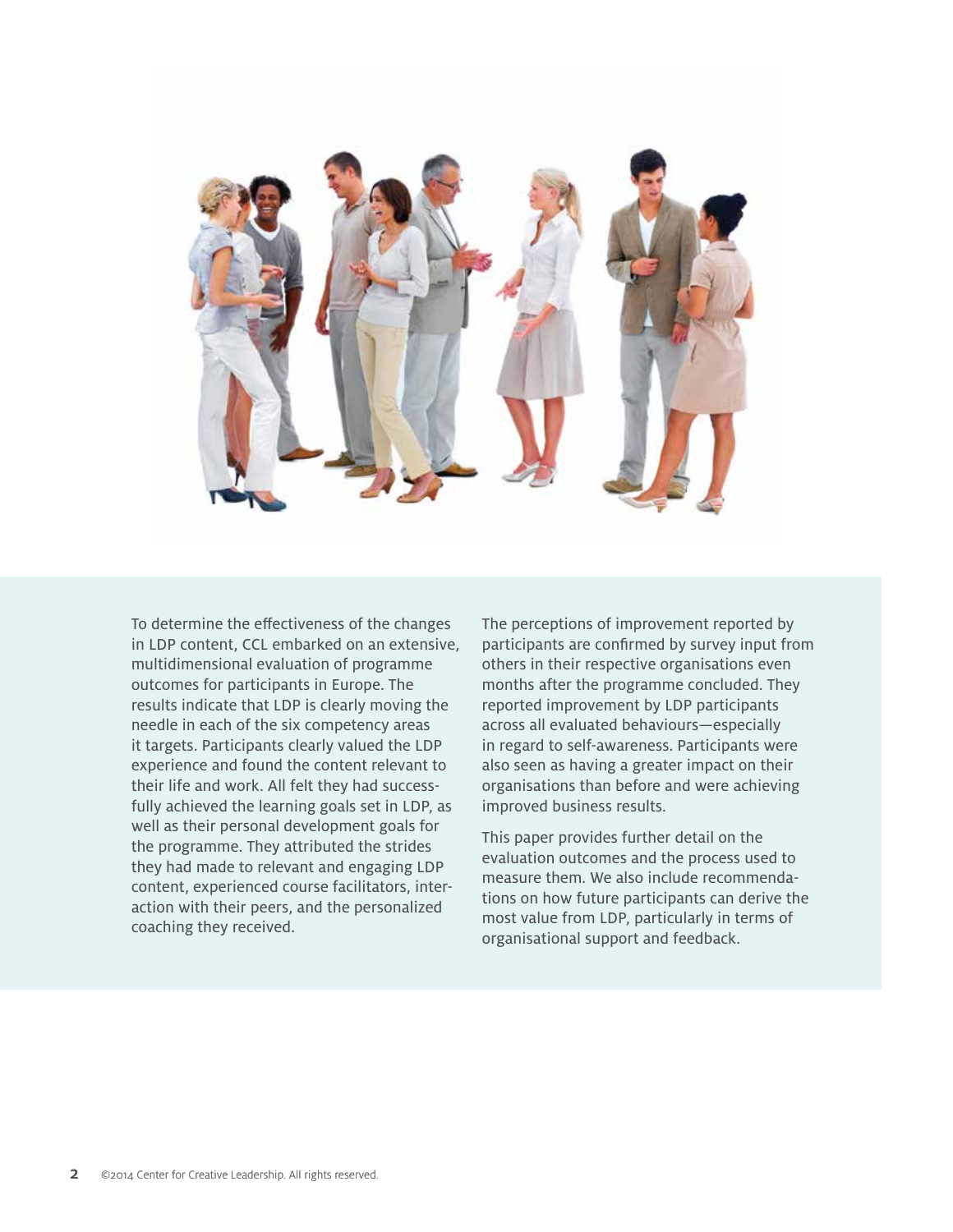## **About the Leadership Development Programme**

CCL's Leadership Development Programme is delivered more than 100 times a year around the globe. Participants learn how to lead from the middle of an organisation, lead through collaboration, lead within a system, integrate multiple perspectives, and transfer what they learn back into their organisation. The diverse programme incorporates:

**Assessment.** A comprehensive picture of leadership skills, behaviours, and preferences of the participants include a close look at the key competencies needed to succeed as a leader of managers.

**Peer learning groups.** In-the-moment feedback from peers provides insight, suggestions, and support.

**Practice and application.** A business simulation and out-of-classroom experience provide tangible, practical lessons.

**Personal coaching.** A half-day session and two 45-minute follow-up calls with a CCL coach reinforce learning.

**eLearning.** Online courses, publications, and tools help participants continue to learn when back at work.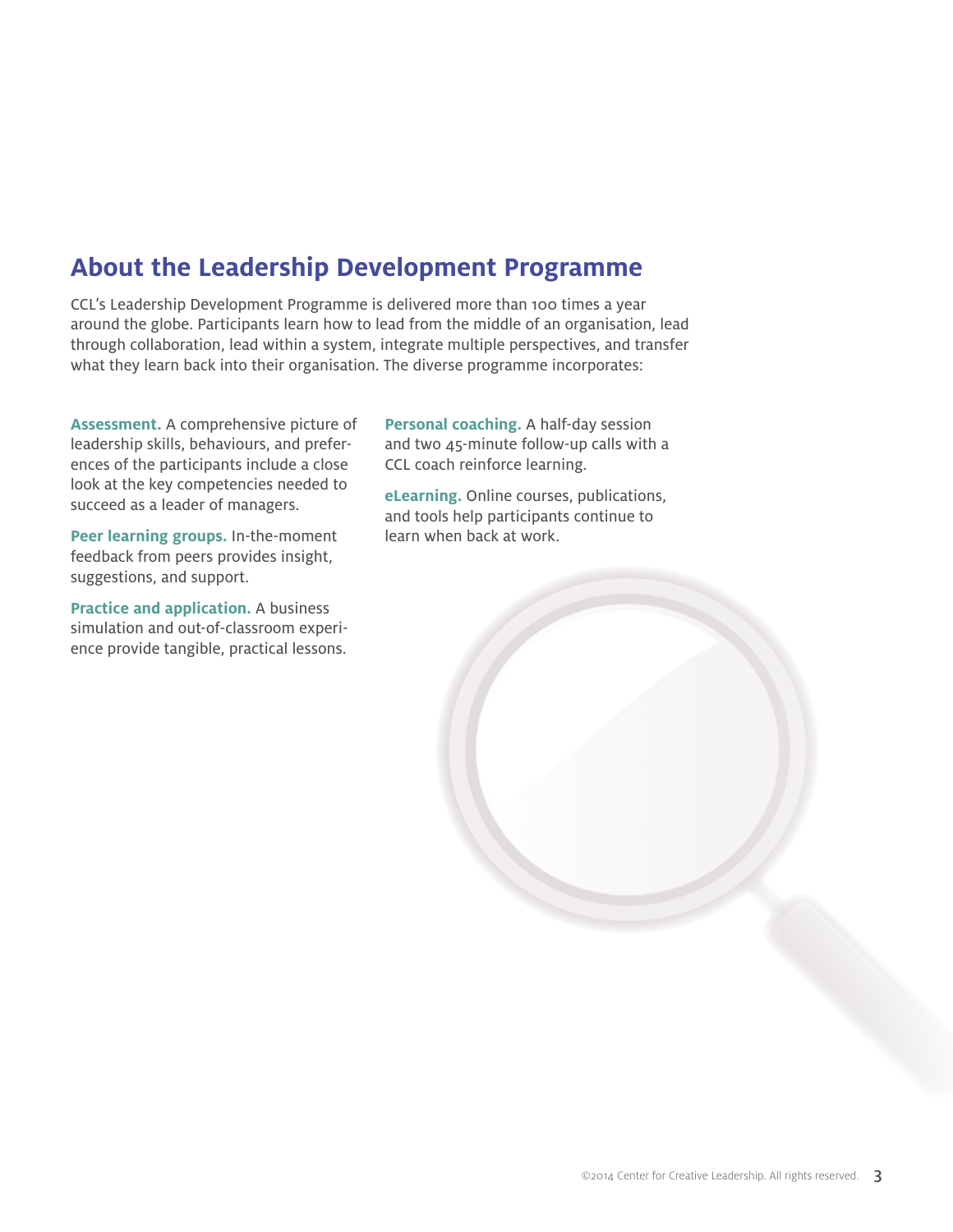## Evaluation Strategy

As a reflection of CCL's commitment to continuous improvement, this evaluation explored the effectiveness of LDP at two levels:

Did the programme achieve its objectives for participants?

### What was the impact of each of the various programme modules on programme outcomes?

Answering these questions helps CCL content designers determine what further improvements might be made to broaden the impact of LDP. A team from Maastricht University, the Netherlands, designed the evaluation relying on four sources of information:

**End-of-programme surveys** on training content (199 participants).

**Client satisfaction surveys** (81 participants).

**Multisource feedback** from CCL's 360-degree REFLECTIONS® survey (20 self-assessments and 164 other raters), used to assess changes in behaviour and organisational impact three months after the conclusion of LDP, as reported by participants, their bosses, peers, and direct reports.

**Semistructured phone interviews** (six participants) to enrich the findings from quantitative data. We asked LDP graduates how they were implementing the knowledge and competencies they acquired in the programme and the factors that facilitated or inhibited the transfer of their training to the workplace.

The data in our evaluation involves individuals who participated in LDP in Brussels from June 2010 to February 2012. Since LDP is an open-enrolment programme, candidates self-select their participation. Sessions were conducted in English but drew participants from a variety of nationalities.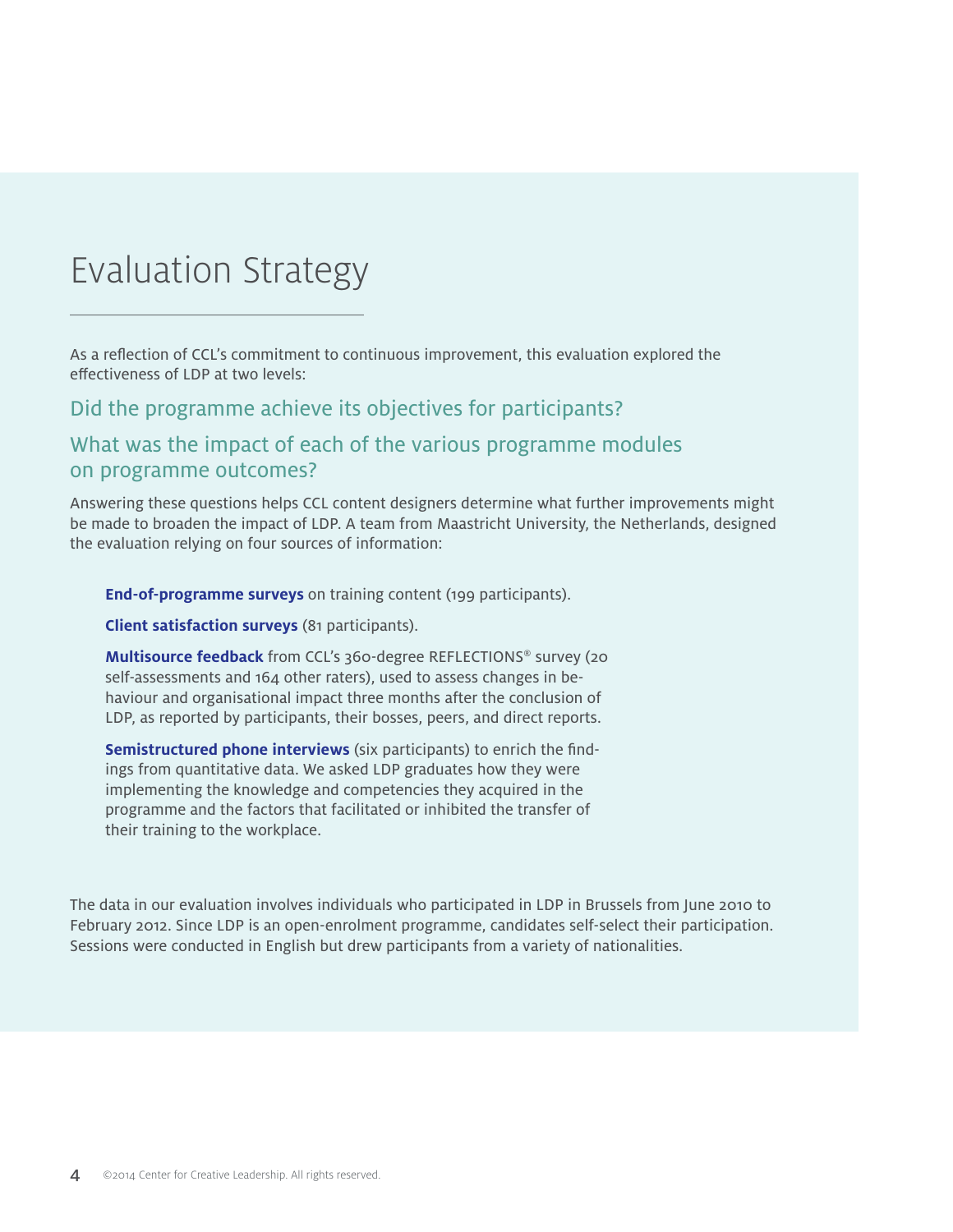

## Results

Our evaluation shows that LDP is hitting the mark and accomplishes its stated goals, as summarized in the following results.

## **Participants report high levels of satisfaction with all aspects of LDP.**

When asked more than eight weeks after they completed LDP what they thought about the training, participants reported high levels of satisfaction (a cumulative rating of 8.8 on a 10-point scale). This indicates sustained satisfaction over time. Moreover, this satisfaction pertains to all aspects of the training, including pre-training assessments, the training itself, and personalized coaching sessions.



### **Sustained Participant Satisfaction with LDP**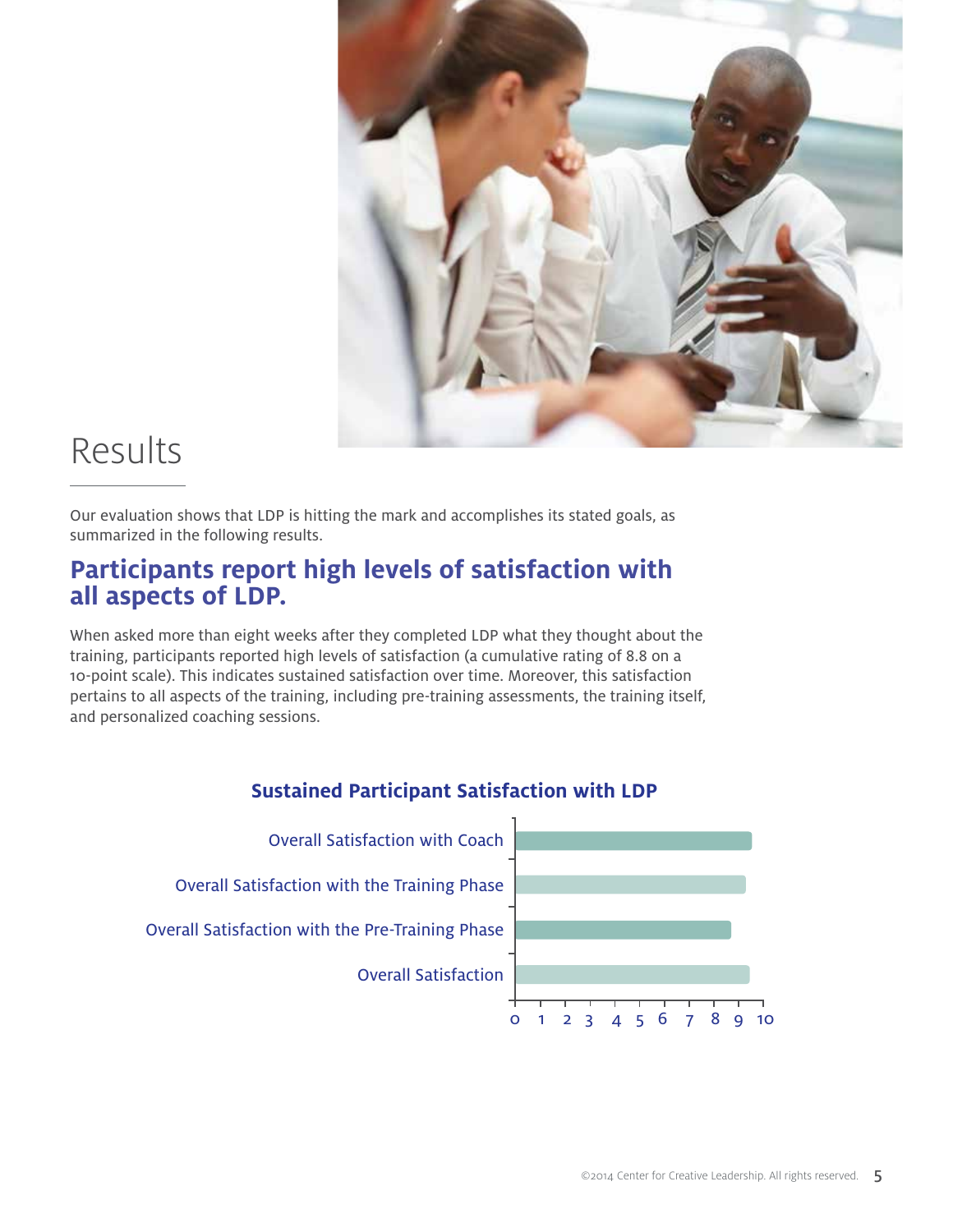## **Improvements in self-awareness are rated the most impactful.**

In order to understand which LDP modules participants found most effective, we examined feedback participants provided as part of their end-of-programme survey. Coaching, peer feedback, and the 360-degree feedback tool were cited in two-thirds of all narrative responses. Each of these elements contributes to increased self-awareness, which CCL has identified as the cornerstone of leadership development. While many other training elements were also mentioned as beneficial, they were brought up less often.

Similar results surfaced during phone interviews. When participants were asked which aspects of LDP they found most beneficial, the topics cited most frequently were the modules and activities designed specifically to increase self-awareness. Among them were coaching, simulations, and all forms of feedback, including 360-degree feedback, peer feedback, and CCL's situation-behaviour-impact (SBI) model. Interview participants also mentioned resiliency exercises, the FIRO Business™ profile, and the Work Place Big Five™ assessment—all tools that are part of LDP training experience.

#### **Examples of Interview Responses Regarding the SBI feedback technique taught in LDP:**

"SBI provided perfect feedback which I never got before, and it helped me to open my eyes in certain areas.  $(\ldots)$ I never got such feedback from people. ( . . . ) It helps a lot."

#### **Regarding coaching:**

"It really made a difference in my relationship with people."

"Frustration leads to being completely fed up and saying things when you really should not. So that's something I have really changed, and that is coming not so much from the training itself, but from the discussion with the coach."

"You think you know yourself and then you hear and get examples from others; you realize it is something that you need to work on."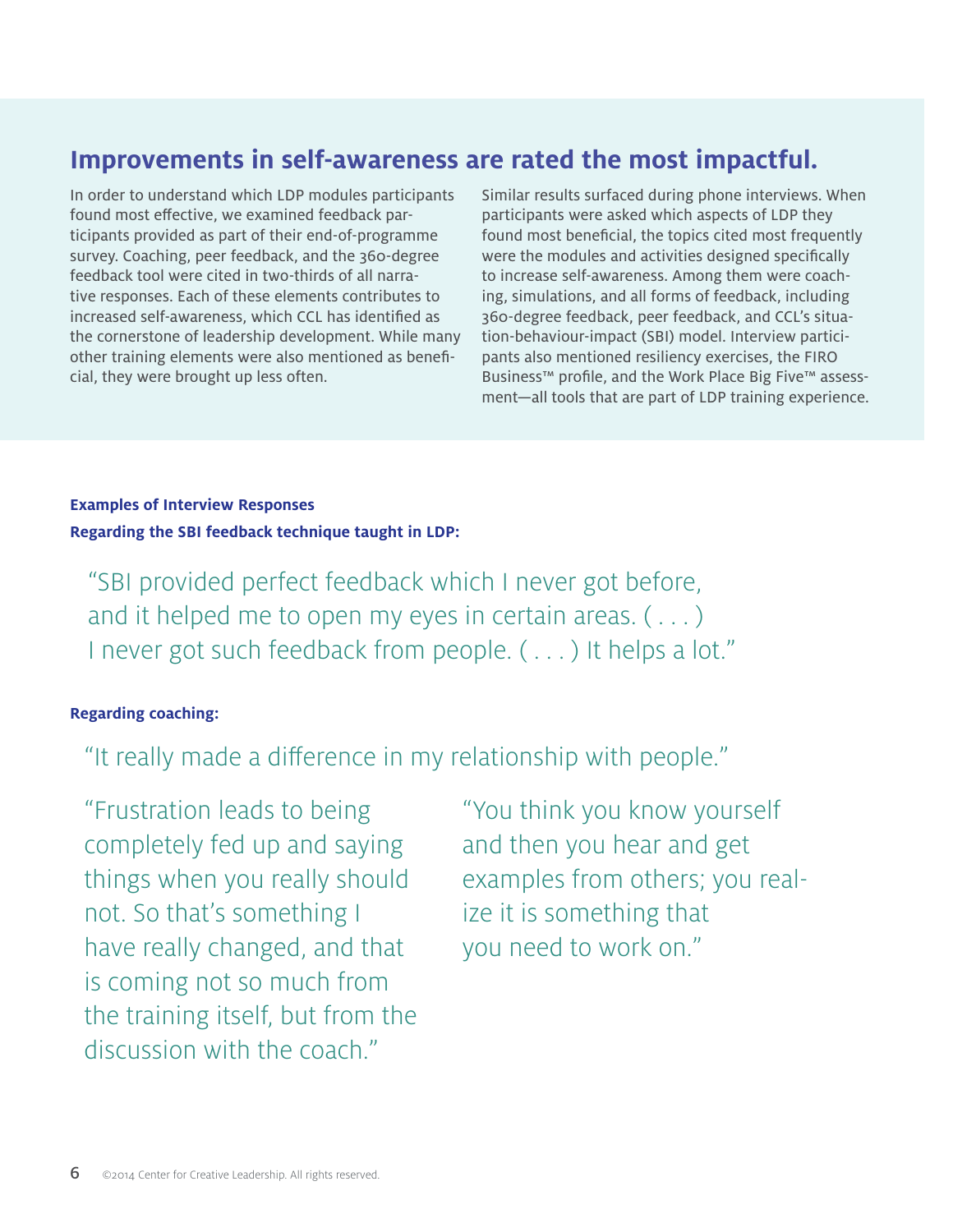

### **Participants saw key learning objectives as highly relevant.**

Perceived relevance of a learning goal or objective is an indicator for good training design. It is an important precursor to learning transfer and to overall engagement in training (Ardts et al., 2010; Scaduto et al., 2008).

As a result, we evaluated the perception of relevance in the survey we conducted on the last day of LDP. All respondents indicated that they found the six leadership competencies targeted in the programme to be highly applicable to the workplace, with all average scores exceeding 4.0 and higher on a 5-point scale. The selfawareness and communication competencies were seen as most relevant of all.



### **Relevance of Learning Objectives for LDP Participants**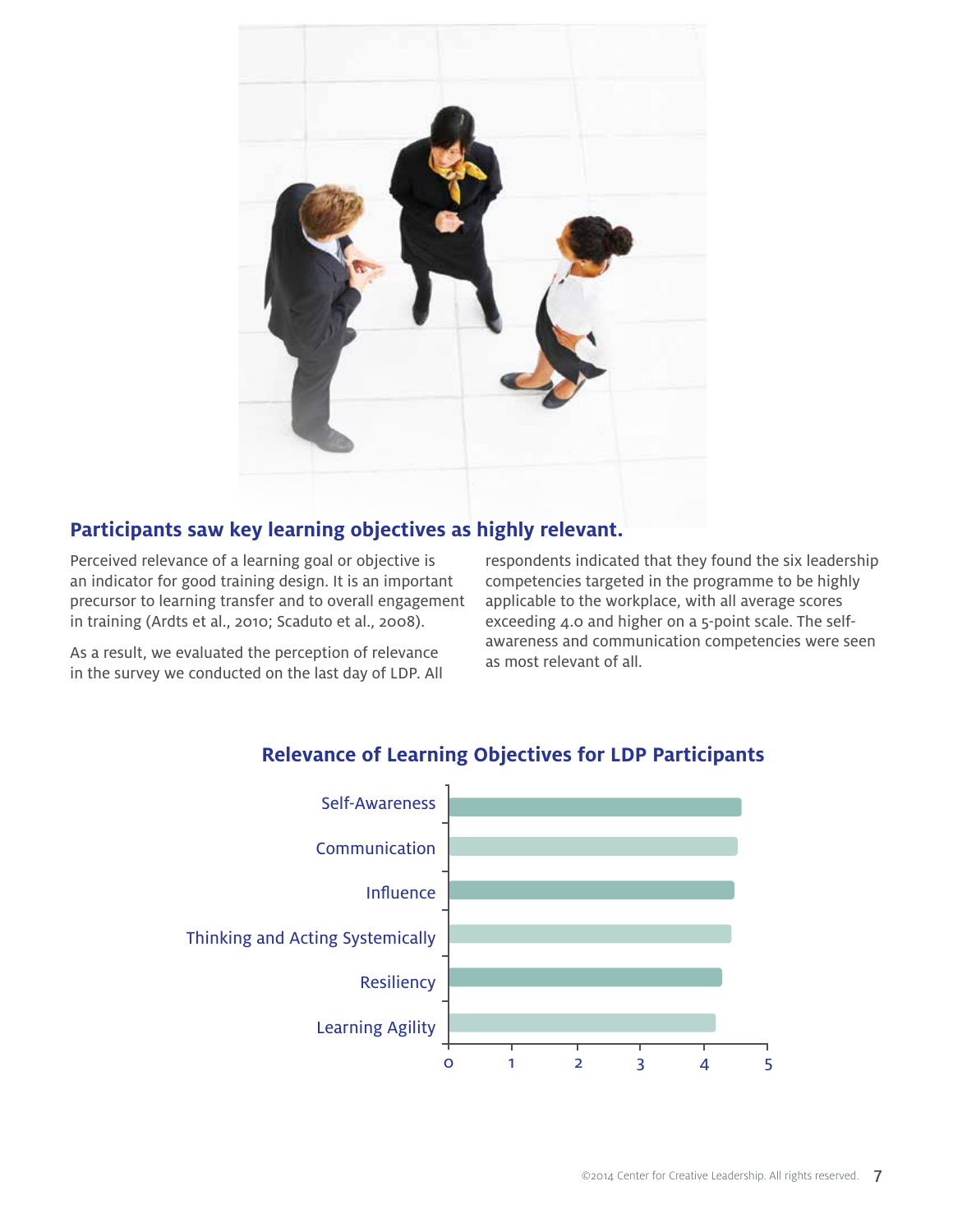### **Participants accomplished key learning objectives.**

The overwhelming majority of participants said they achieved the learning objectives established for each of the six leadership competencies addressed in LDP to a great extent or to a very great extent. This means the programme is equipping participants with key behaviours and insights that can drive meaningful results back on the job and can help them better handle the tensions and ever-shifting dynamics of leading in the middle zone. They are better prepared to:

**Bridge the gap between senior management and the front line** to grow alignment, build commitment, and turn strategy into action.

**Collaborate across the organisation** to gain critical perspectives, solve complicated problems, create buy-in, and manage politics.

**Effectively manage complexity** to take wise and productive action amidst rapidly changing conditions.

**Leverage the experience gained from multiple life roles** to increase their leadership effectiveness at work.

**Build resiliency** to effectively manage stress, uncertainty, and setbacks.

# Self-Awareness Communication Influence

## **Achievement of Learning Objectives by LDP Participants**

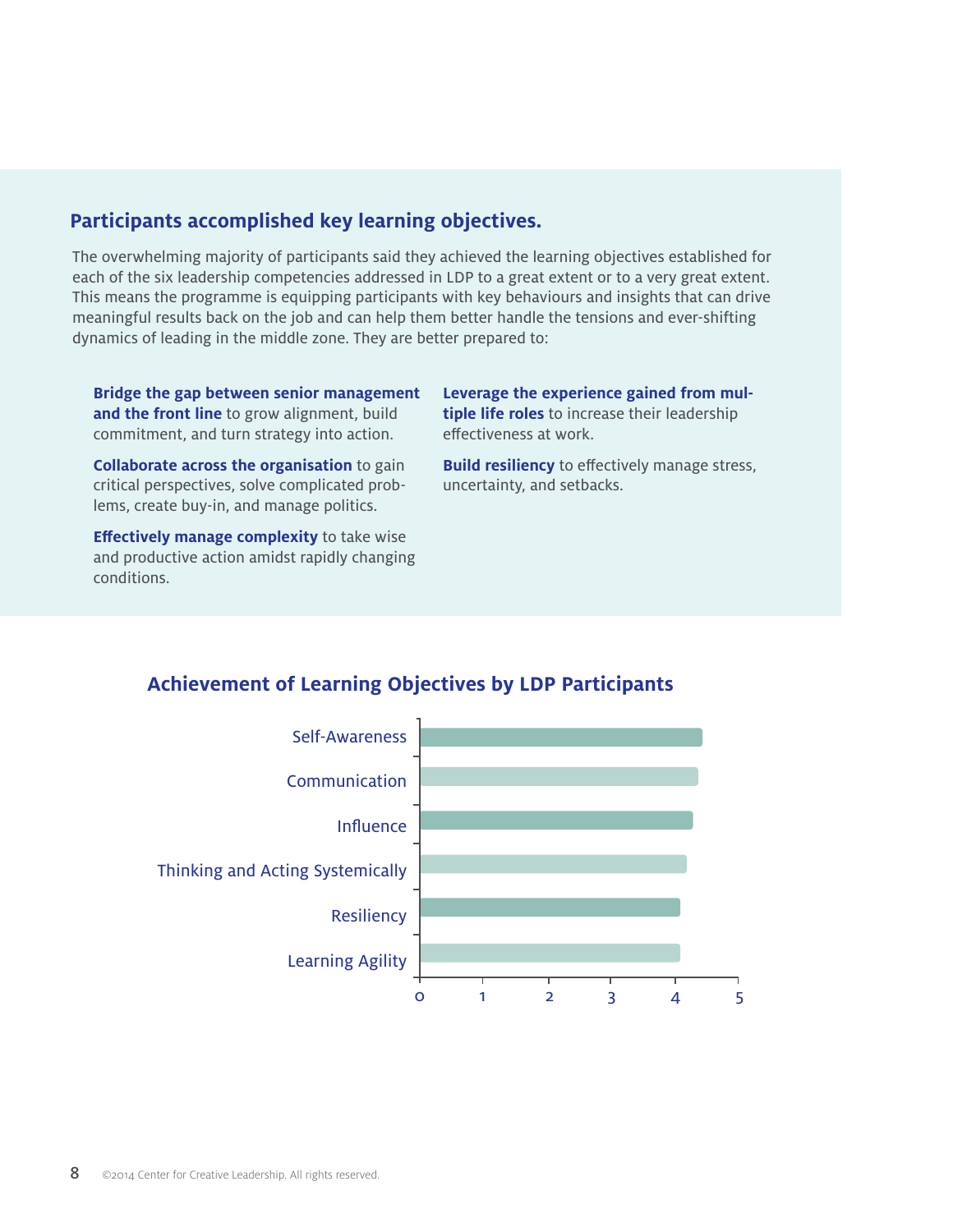#### **LDP had a positive impact on participant behaviour.**

While participants may be satisfied with LDP content and may have accomplished key learning objectives, it is also important to understand whether there were actual changes in demonstrated behaviour following participation in the programme. We gathered evaluation data to address this topic more than three months following completion of LDP—when sufficient time had elapsed for new behaviours to become established and for there to be a demonstration of real, sustained change.

Input was gathered both from participants and from other relevant individuals in the organisation, including participants' peers, direct reports, superiors, and bosses. Raters were asked to provide a pre- and post-LDP evaluation on each key leadership competency so we could evaluate the differences before and after participation in the programme.

**LDP resulted in statistically significant, positive changes in each of the 14 behaviours and competencies measured—especially negotiation and self-awareness.** That means managers who were already solid performers before the training were now performing at even higher levels across a variety of parameters.

CCL research shows that organisations often gain the greatest organisational impact when successful managers further improve their competencies, even if those changes are small (Hoole et al., 2007).

#### **Changes in Behaviour Following LDP Observed by Participants and Relevant Organisational Others\***

Negotiation Self-Awareness **Resiliency** Learning Agility Influencing Management Work-Life Balance **Communication** Thinking and Acting Systemically Influencing the Organisation Selection & Development of Others Responding to Complexity Taking Risks Implementing Change Managing Globally Dispersed Teams



\* Average absolute change (on a 9-point scale) between "before" and "now" as witnessed by participants' direct reports, peers, and bosses at work.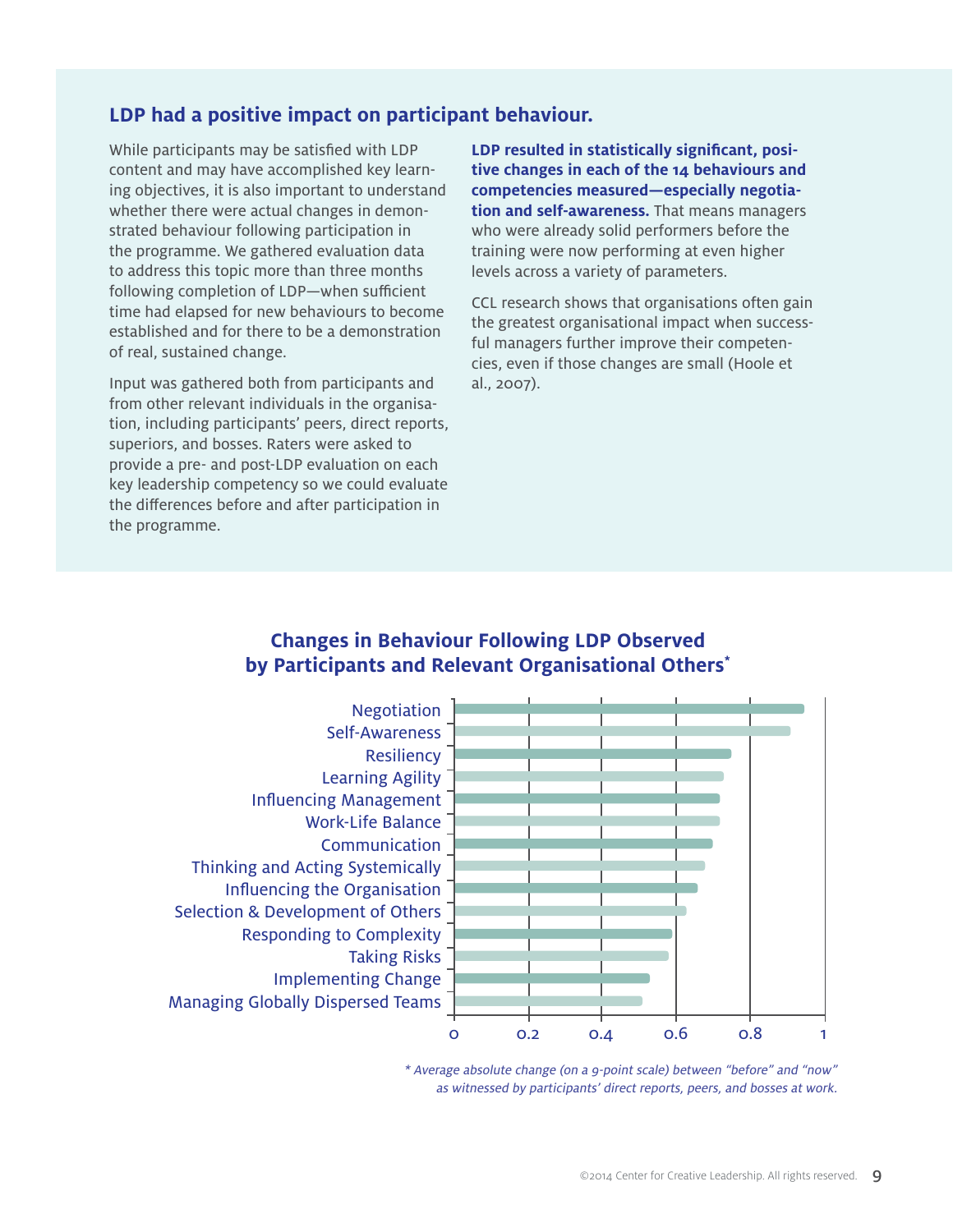The interviews with LDP participants provide similar results, with most indicating the greatest progress in three core competencies: influence, communication, and self-awareness.

#### **Examples of Interview Responses**

"Now I am able to listen to the issues and the viewpoints of people and ask them to put their action plan on the table with due dates identified by the team."

"Taking more time for dialogue and taking care of people's feeling and less time for action. More balanced way of management."

"I might have lost some people's opinions in the past and not explored the full potential of some ideas."

"Improved my capacity to put myself in someone else's shoes; have more empathy."

"I have succeeded in having the company align on a different set of objectives for this channel; I have succeeded to convince the company that this is a significant incremental business opportunity to the company."

Participants also referred to improvements in resiliency, learning agility, and the ability to think and act systemically, though these competencies were mentioned less often.

Some participants said they are now providing feedback using the specific method taught in LDP and are better at clarifying priorities. They spoke of an awareness of who they are (in terms of strengths and areas for improvement), of how best to communicate and interact with others, and of how to influence others and work effectively with them.

Both LDP participants and others in the organisation were asked to evaluate whether the programme resulted in behavioural changes that can deliver organisational impact, such as openness to diverse perspectives, cross-boundary collaboration, and organisational effectiveness. Results showed positive changes in each of these areas, especially in relationships with colleagues.

#### **Examples of Interview Responses**

 "I am finding easier alignment with different countries and colleagues in different functions."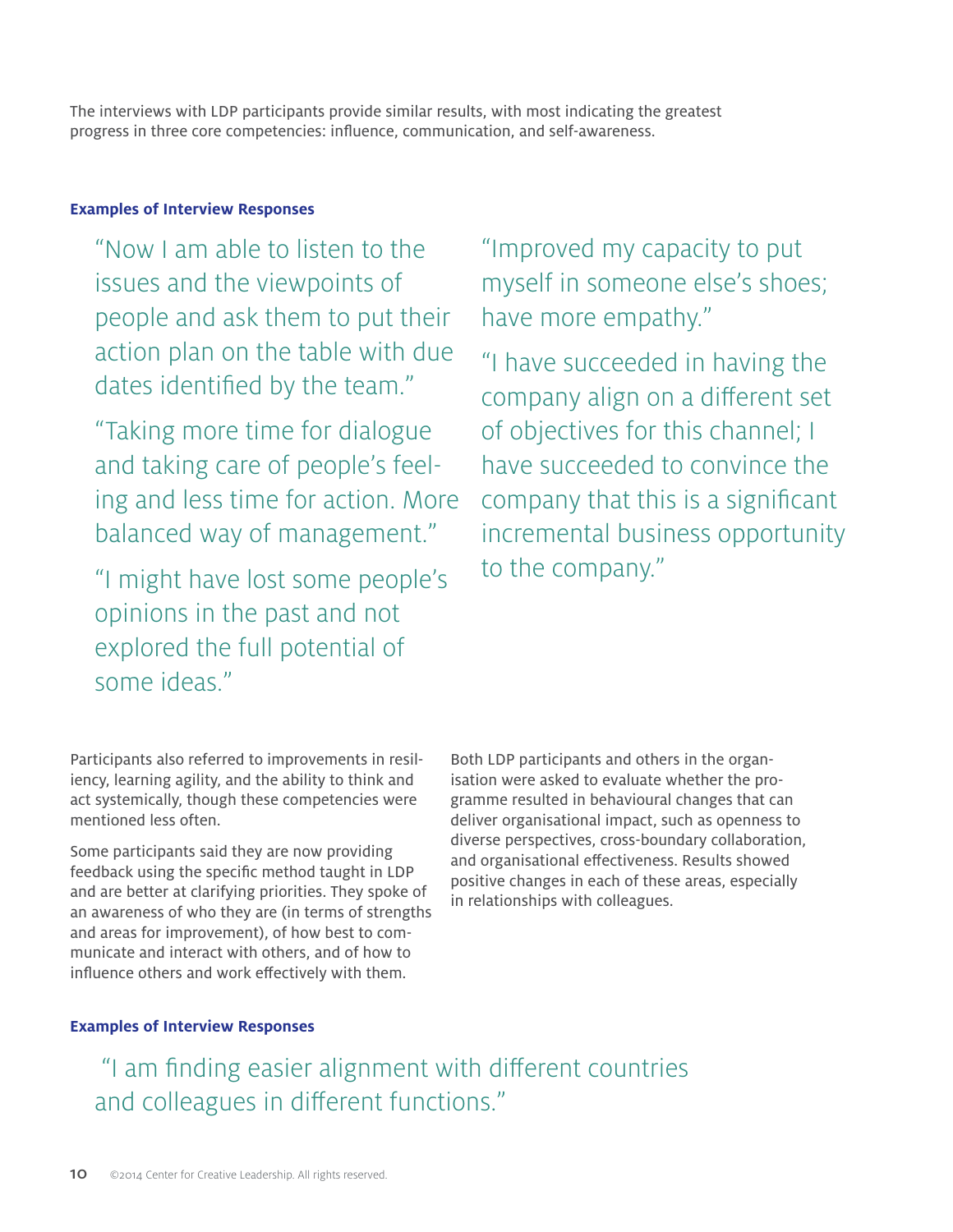### **There are factors that can maximize LDP benefits in the workplace.**

Our evaluators were especially interested to learn whether there are factors that impact whether the knowledge and skills acquired during LDP are applied back in the workplace. We began by focusing on the forward-looking development goals each participant is asked to establish during the programme and to share with a CCL coach for reinforcement. Several months after completion of the programme, **80% of LDP alumni considered themselves successful in attaining their development objectives, while the remaining 20% considered themselves very successful.** Not a single participant reported failure in achieving the goals established.

Experience shows that goals shared with others are more likely to be achieved. As a result, CCL coaches routinely encourage LDP participants to share their objectives with others they trust in order to promote accountability. The accompanying chart shows that more than half of LDP participants in our study chose to share their development goals with a boss or direct report, which may be an important driver in the successful completion of developmental objectives.



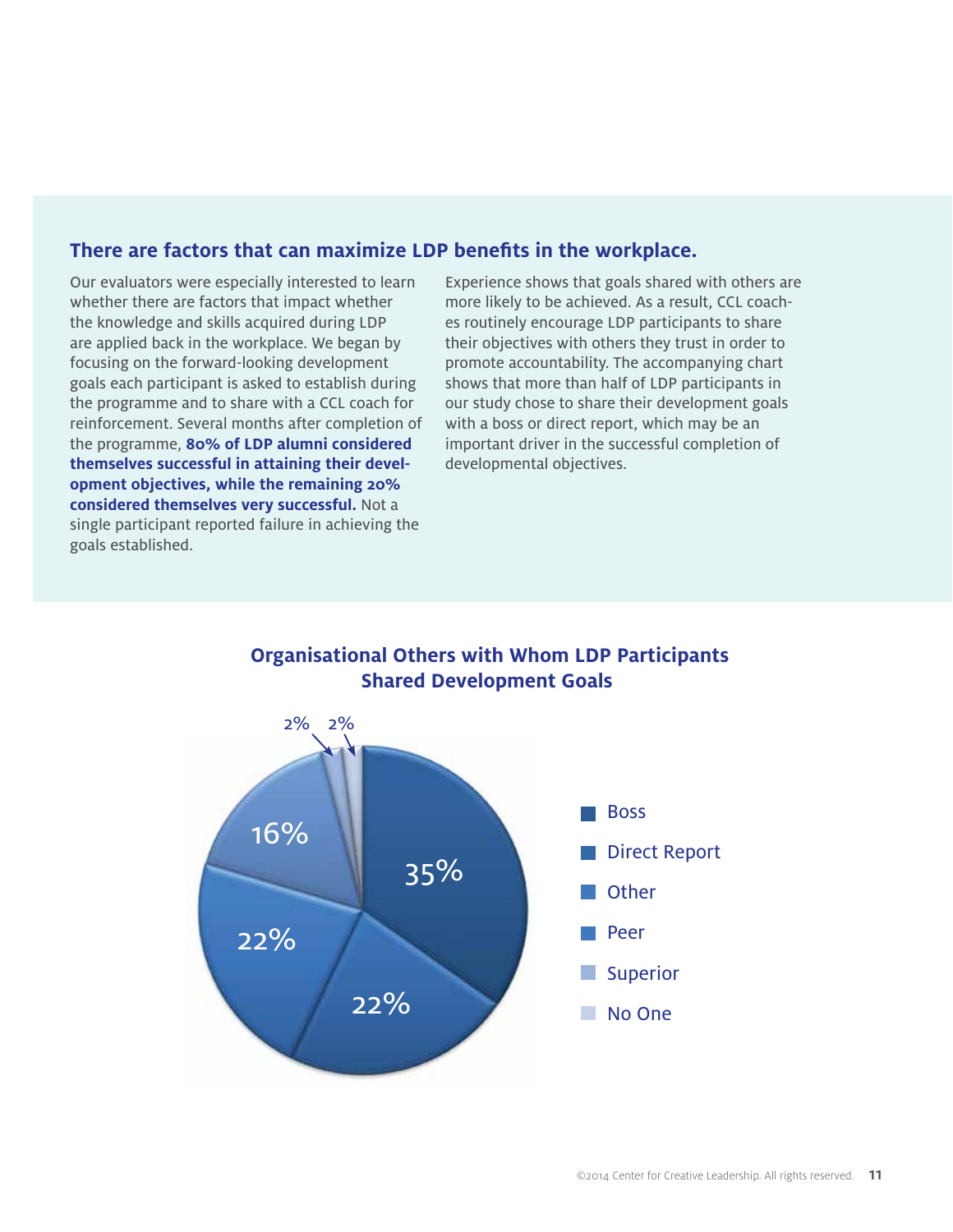In addition to sharing developmental goals with others, our evaluators discovered there are many other factors that can encourage individuals to apply newly acquired knowledge and skills to the workplace. In particular, a supportive workplace climate and opportunities to use new competencies are seen to play an important role. More than 60% of our respondents cited these three important factors for training transfer:

#### **Management Support for Learning**

#### **High Performance Expectations**

**An Organisation That Strives to Be Better than the Competition**



### **The Factors LDP Participants Say Helped Them Achieve Their Development Goals**

Results from our post-course survey were reinforced by the interviews we conducted. Participants often referred to the role others played in helping them transfer their improved competencies and behaviours to the workplace. They mentioned

the importance of feedback and support, interaction with their CCL coach, sharing plans with colleagues, and the support received from colleagues who had also attended LDP.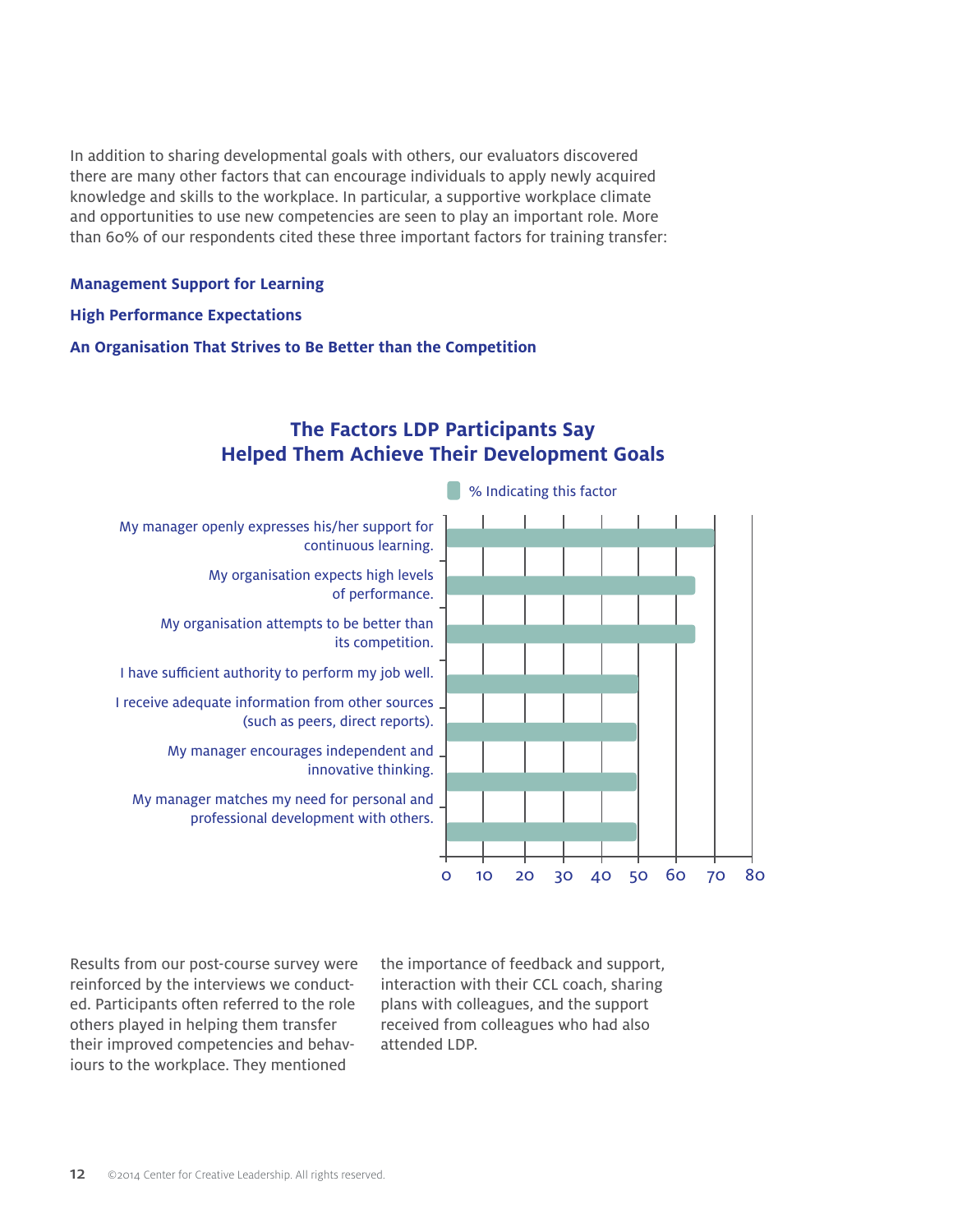#### **Examples of Interview Responses**

"My boss, for sure, he is very helpful. We are having reviews regularly. As part of my objectives my boss is giving me more exposure to top management."

"Talking to my colleagues . . . about my experience in CCL really helps changing some things . . . It's a bit easier to agree to do things differently."

These interview comments mirror some of the quantitative data seen earlier. Participants indicate the value of management support for employee learning and independent thinking, of having sufficient authority to act, and of personally taking every opportunity to learn in an environment that has high performance expectations.

The absence of supporting factors is typically detrimental to achieving developmental goals. But in general, our respondents indicated there were few obstacles inhibiting their development. Most of the items listed were identified by less than 5% of participants. The highest ratings were obtained for insufficient authority to perform the job role and lack of innovation in the organisation.



#### **Obstacles Identified as Detrimental to Achieving Development Goals**

When interviewed about obstacles, participants most commonly replied that a lack of time prevented their full implementation of LDP knowledge and skills. One participant, for example, said he found himself in a "booming market: there is no

time to breathe." Other factors raised included a lack of support, a lack of personal discipline, and organisational complexity. There were several participants who stated there were no obstacles that kept them from accomplishing their goals.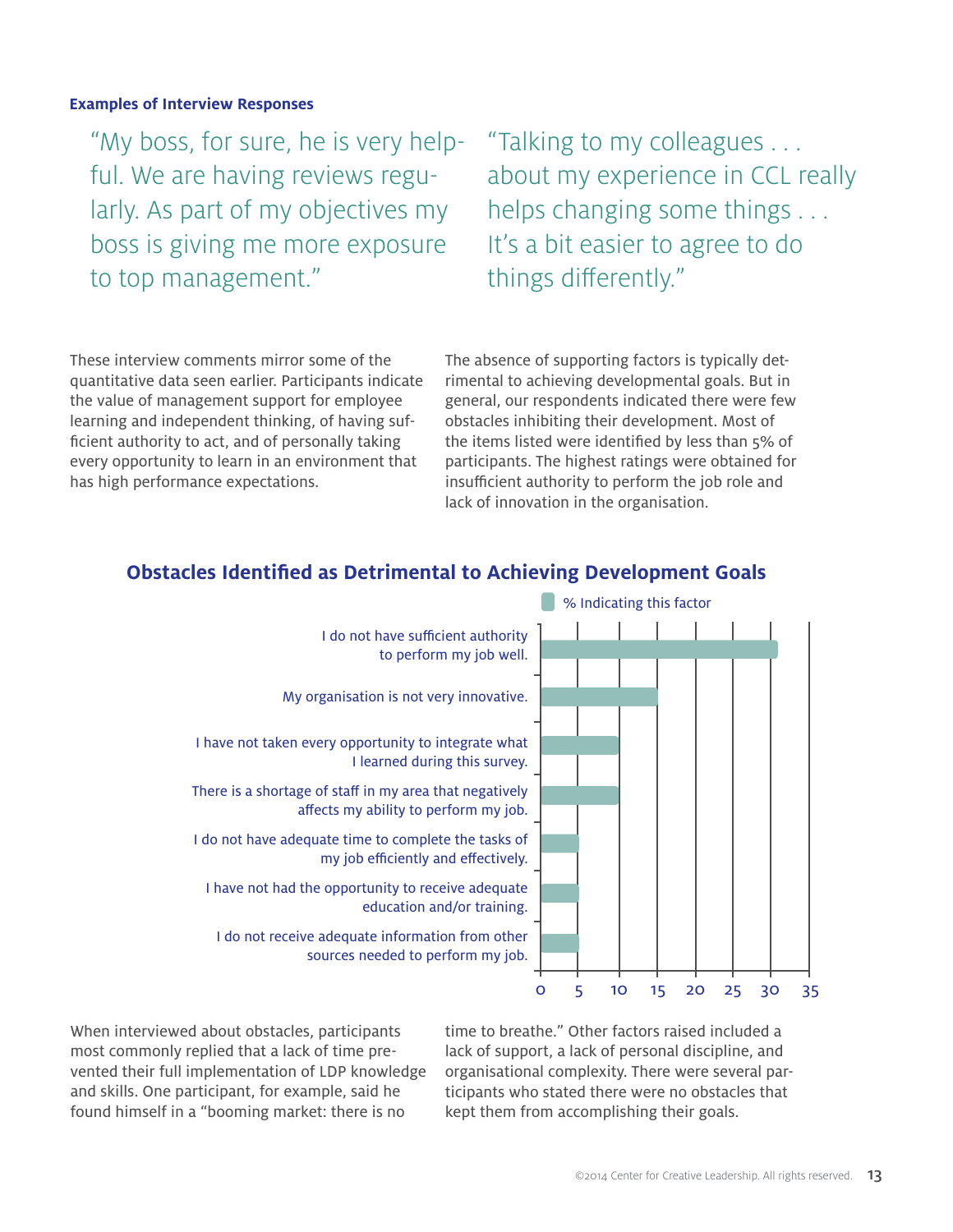## Optimizing the Value of LDP and Other Developmental Experiences

Multiple studies show that an investment in effective leadership development can deliver substantive value to an organisation—helping to improve bottom-line financial performance, attract and retain talent, create strategic alignment, and promote a more agile response to change.

Our multifaceted evaluation of LDP shows it too delivers a strong return by successfully developing critical leadership competencies that impact performance back on the job. This improvement is borne out in survey data and in the comments and examples provided by alumni during interviews.

"For me at the end, it was the best programme I ever had. It was really good. It was structured. It was clear that it was done by people with a lot of experience with it. They knew what they were doing."

How can we account for the impactful results and the positive reception the programme receives? As might be expected, there is no single answer. Many participants credit the experiential nature of the curriculum—intense learning experiences followed by structured reflection. Other CCL research also supports that conclusion. We've consistently found that experience is the most powerful way to learn the lessons of leadership (Wilson et al., 2011).

Clearly LDP's focus on relevant content is also critical to the outcomes achieved, with all six modules specifically designed to help those "managing in the middle." The multiple assessments used, facilitated feedback, and discussion are helpful, as are the various tools and activities that actively engage participants throughout the five days.

Interaction with peers throughout the programme can also be particularly valuable, especially given the personal development content discussed. Some participants rated feedback from peers as the most significantly beneficial aspect of LDP. This feedback can only work effectively once a safe learning environment has been created by the participants themselves and by experienced LDP facilitators.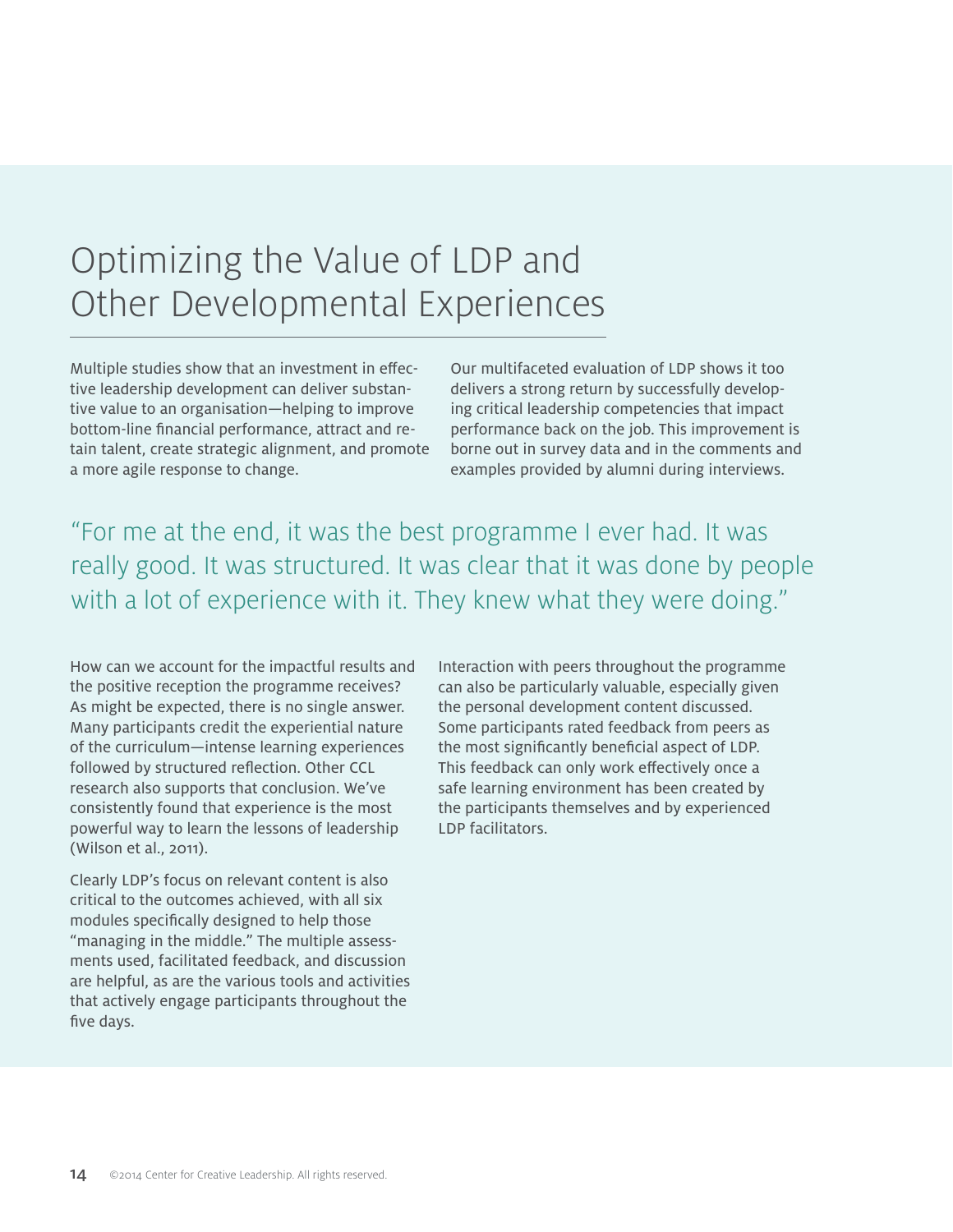Participants rated the personalized coaching woven into the programme very highly. They also acknowledge that this coaching is effective because it centres on the intense, concrete learning experiences incorporated into LDP training. Coaching is what "brings it all together" for participants. Better still, the coach continues to be a presence after the return to the workplace—providing support for the implementation of the personal development plan.

Based on survey data and interviews with participants and facilitators, we've identified several recommendations that can help those participating in future LDP sessions—or in other leadership development initiatives—derive more value from the experience.

### **Recommendations for Optimizing the Value of LDP and Other Developmental Experiences:**

- Identify clear development goals and share them with trusted others who will hold you accountable to your plans.
- Raise management awareness of your need for support and feedback.
- Share your experiences and plans with colleagues who have participated in the same development programme and can reinforce new behaviours and learning.
- Actively look for feedback on your progress.
- Make it clear to others that you are open to developmental opportunities.
- Manage your time carefully on your return to work to allow time for reflection and planning.
- Be realistic. Establishing new behaviours takes time.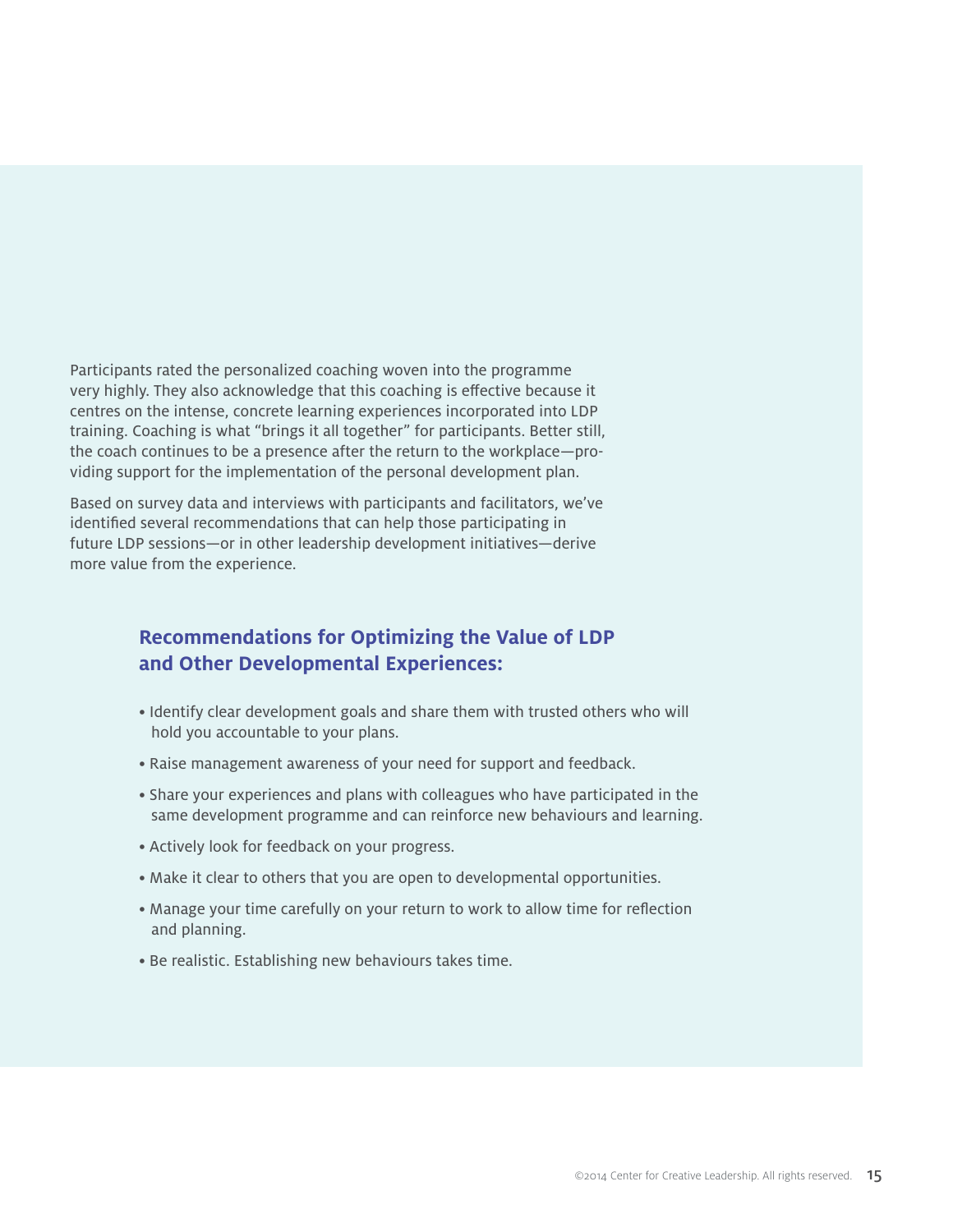# CCL Evaluation Services

CCL's Evaluation Centre helps organisations get the most out of their investment in leadership development. Our team can help you:

- **Measure the effectiveness of your talent development initiatives.**
- **Provide stakeholders with meaningful, actionable data that will help them to make the right decisions about future investments in human capital.**
- **Maximize impact through high-quality programme initiatives that meet your specific organisational needs.**
- **Monitor leadership development initiatives to ensure continuous progress in achieving organisational outcomes.**

## References

Ardts, J. C. A., van der Velde, M. E. G., & Maurer, T. J. (2010). The influence of perceived characteristics of management development programmes on employee outcomes. *Human Resource Development Quarterly*, 21, 411-434.

Hoole, E. R., Steed, J., & Gentry, W. A. (2007, August). *Predicting perceived leadership stature: Validating a general competency model*. Poster session presented at the annual meeting of the Academy of Management, Philadelphia, PA.

Scaduto, A., Lindsay, D., & Chiaburu, D. S. (2008). Leader influences on training effectiveness: Motivation and outcome expectation processes. *International Journal of Training and Development*, 12, 158-170.

Wilson, M., Van Velsor, E., Chandrasekar, A., & Criswell, C. (2011, September). *Grooming top leaders: Cultural perspectives from China, India, Singapore and the United States* (White Paper). Greensboro, NC: Center for Creative Leadership.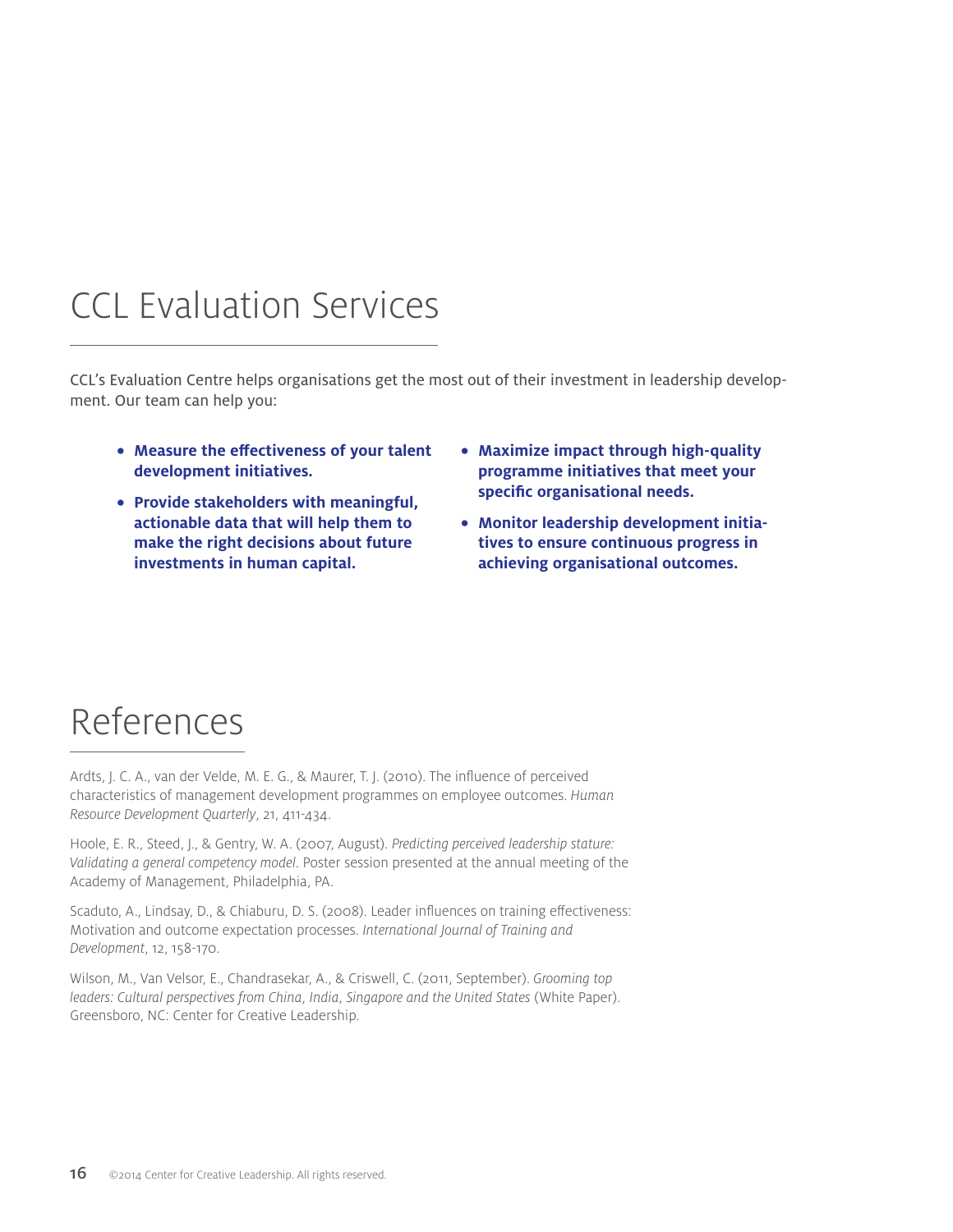## About the Authors

**Regina Eckert, PhD,** is a scientist-practitioner who represents the Center for Creative Leadership's (CCL®) research team and is broadening CCL's evaluation capacity in the EMEA region. She is currently leading a CCL study on "Careers in 21st Century Europe" to explore how culture and gender influence the development of leadership careers. Regina is a key researcher on current projects focused on leadership and sustainability, social identity, and diversity, and she frequently speaks on those topics to both scholars and practitioners. She also managed the development of Global6, a 360-degree feedback tool for global leadership. Gina holds a degree in psychology from the University of Munich, Germany, and a PhD in management from Aston Business School in the United Kingdom. She also has a post-graduate certificate from Aston for teaching and learning in higher education, approved by the U.K. Higher Education Academy. Before joining CCL, Regina consulted on quality management in German healthcare, organisational change, and leadership development in the automotive industry.

**Sofya Isaakyan** is currently completing a master's degree in psychology in business at the National Research University—Higher School of Economics (NRU-HSE), Moscow, where she also earned a bachelor's degree in psychology. She has worked as a researcher in the International Laboratory for Socio-Cultural Research (Moscow) and has lectured in social psychology at NRU-HSE. She obtained an MSc in work and organisational psychology at Maastricht University (NRU-HSE) in the Netherlands. For her master's thesis, Sofya completed an internship at CCL, where she conducted an in-depth evaluation of the impact of the Center's Leadership Development Programme and compared its effectiveness for participants in Europe and the United States.

**William Mulhern** coordinates a global organisational change effort. He began his career in Belgium in the high-tech communications industry and has 17 years of international management and organisational experience in a variety of functions (operations, project, and programme management). He completed his BSc in psychology at University College, Dublin, Ireland, and the Netherlands, and recently completed an MSc in work and organisational psychology at Maastricht University, the Netherlands. His work to evaluate the impact of CCL's LDP programme formed part of his master's thesis.